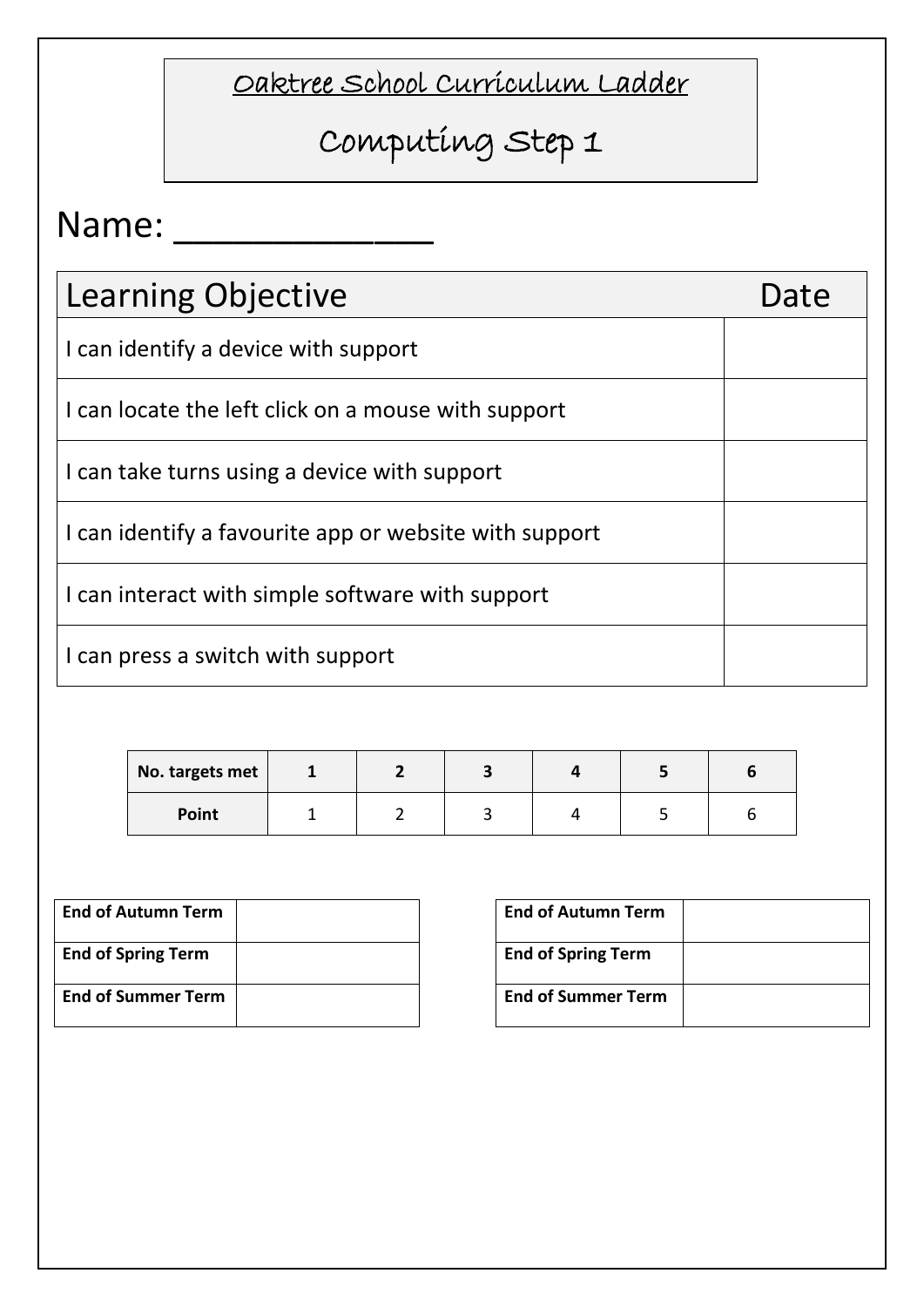# Computing Step 2

| Learning Objective                                      | Date |
|---------------------------------------------------------|------|
| I can identify a device independently                   |      |
| I can locate the left click on a mouse independently    |      |
| I can take turns using a device independently           |      |
| I can identify a favourite app or website independently |      |
| I can interact with simple software independently       |      |
| I can press a switch independently                      |      |

| No. targets met |  |    |  |
|-----------------|--|----|--|
| Point           |  | ⊥∪ |  |

| <b>End of Autumn Term</b> |  | <b>End of Autumn Term</b> |
|---------------------------|--|---------------------------|
| <b>End of Spring Term</b> |  | <b>End of Spring Term</b> |
| <b>End of Summer Term</b> |  | <b>End of Summer Term</b> |

| <b>End of Autumn Term</b> |  |
|---------------------------|--|
| <b>End of Spring Term</b> |  |
| <b>End of Summer Term</b> |  |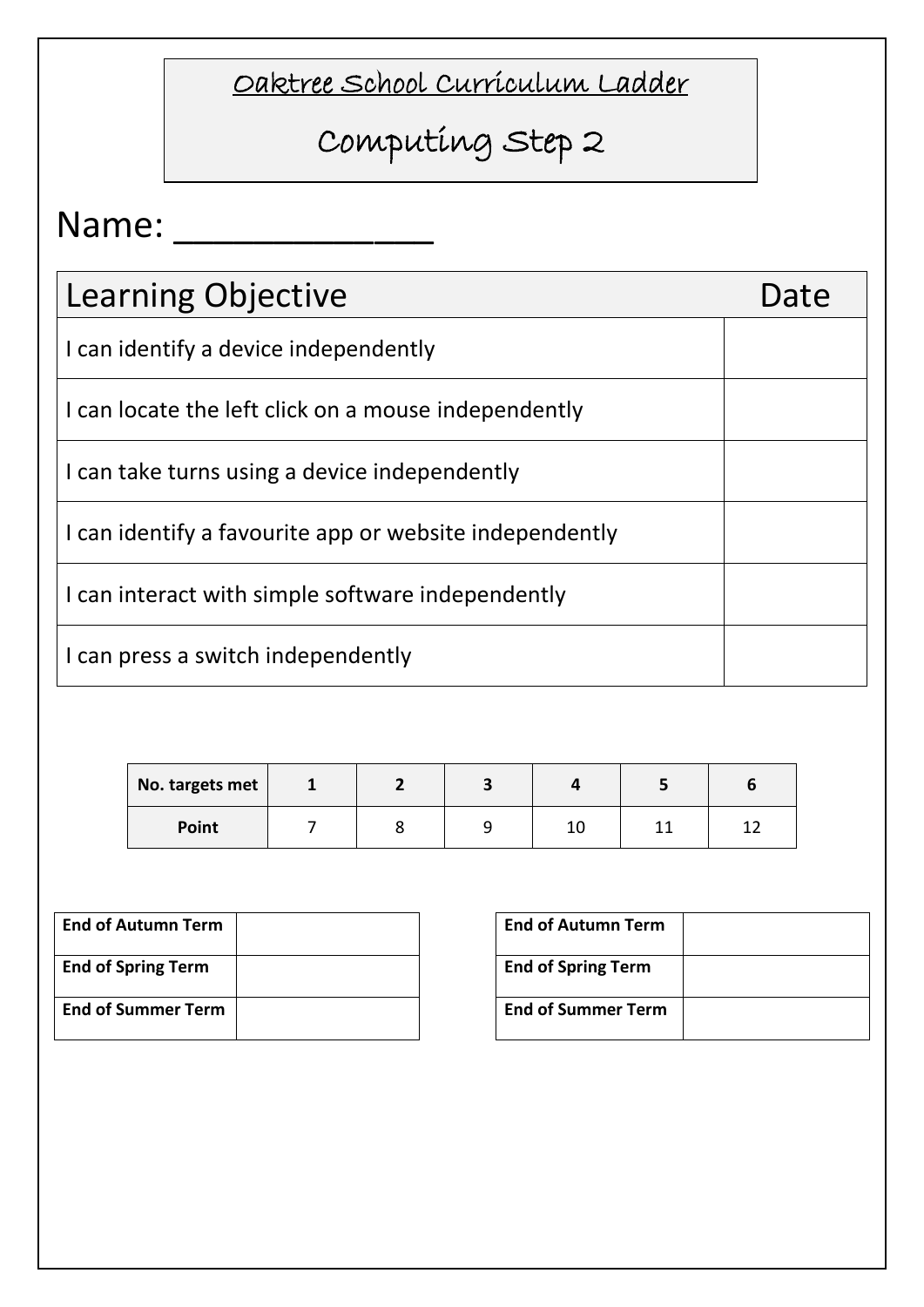# Computing Step 3

| Learning Objective                                            | Date |
|---------------------------------------------------------------|------|
| I can follow a two step instruction on a device / app with    |      |
| support                                                       |      |
| I can express what will happen when I press a specific switch |      |
| with support                                                  |      |
| I can move objects around the screen with support             |      |
| I can match objects on the screen with support                |      |
| I can recognise myself in a photo                             |      |
| I can recognise others in a photo                             |      |

| No. targets met |         |    |           |    |           |
|-----------------|---------|----|-----------|----|-----------|
| Point           | 12<br>∸ | 14 | 1 E<br>∸~ | 16 | 1 C<br>⊥о |

| <b>End of Autumn Term</b> | <b>End of Autumn Term</b> |
|---------------------------|---------------------------|
| <b>End of Spring Term</b> | <b>End of Spring Term</b> |
| <b>End of Summer Term</b> | <b>End of Summer Term</b> |

| <b>End of Autumn Term</b> |  |
|---------------------------|--|
| <b>End of Spring Term</b> |  |
| <b>End of Summer Term</b> |  |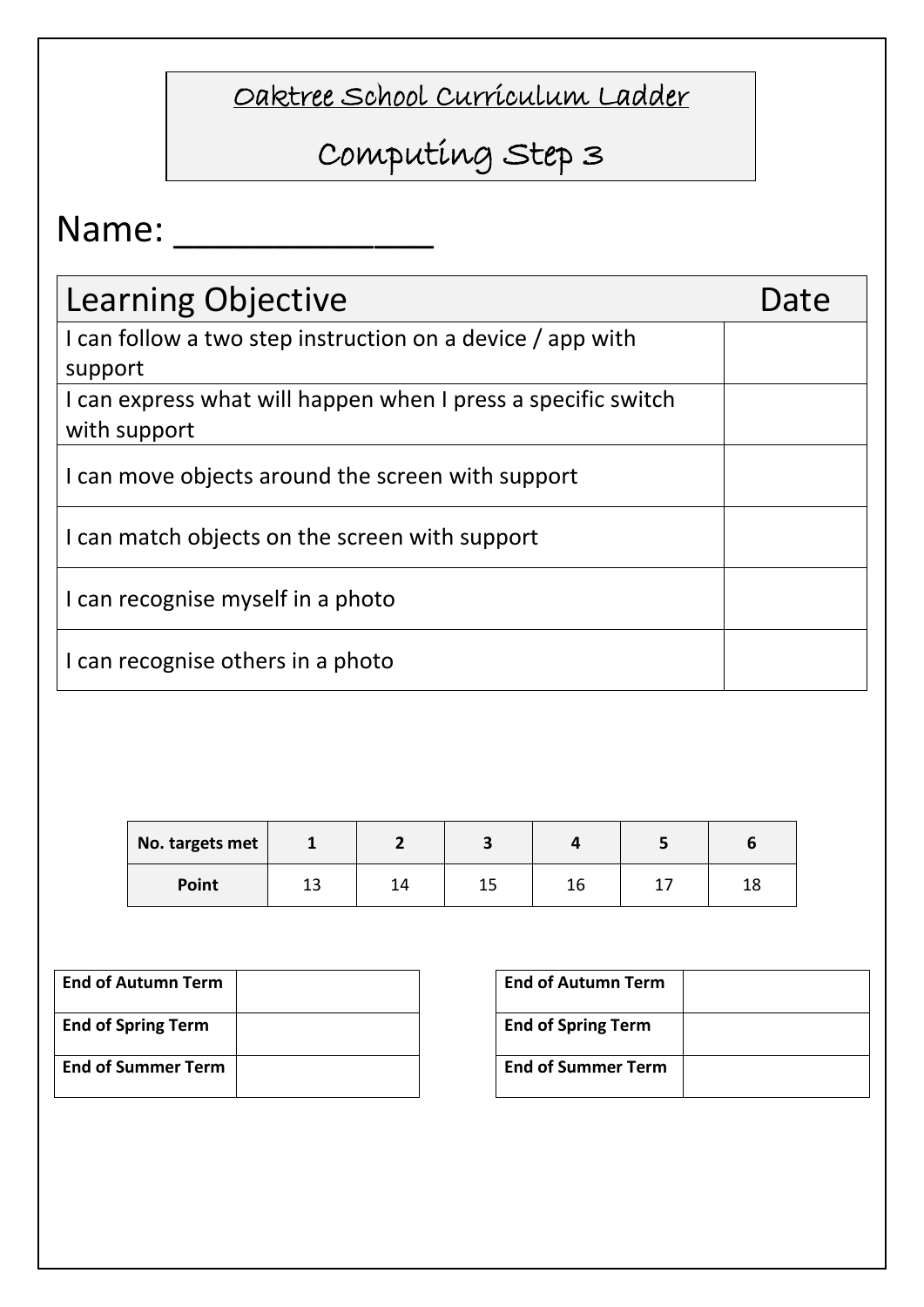# Computing Step 4

| <b>Learning Objective</b>                                     | Date |
|---------------------------------------------------------------|------|
| I can follow a two step instruction on a device / app         |      |
| independently                                                 |      |
| I can express what will happen when I press a specific switch |      |
| independently                                                 |      |
| I can move objects around the screen independently            |      |
| I can match objects on the screen independently               |      |
| I can recognise myself in a video recording                   |      |
| I can recognise others in a video recording                   |      |

| No. targets met |           |          |                  |              |          |    |
|-----------------|-----------|----------|------------------|--------------|----------|----|
| Point           | 1 Q<br>∸~ | ٦c<br>∠ບ | ົ<br><u>. . </u> | $\sim$<br>__ | າາ<br>دے | 24 |

| <b>End of Autumn Term</b> | <b>End of Autumn Term</b> |
|---------------------------|---------------------------|
| <b>End of Spring Term</b> | <b>End of Spring Term</b> |
| <b>End of Summer Term</b> | <b>End of Summer Term</b> |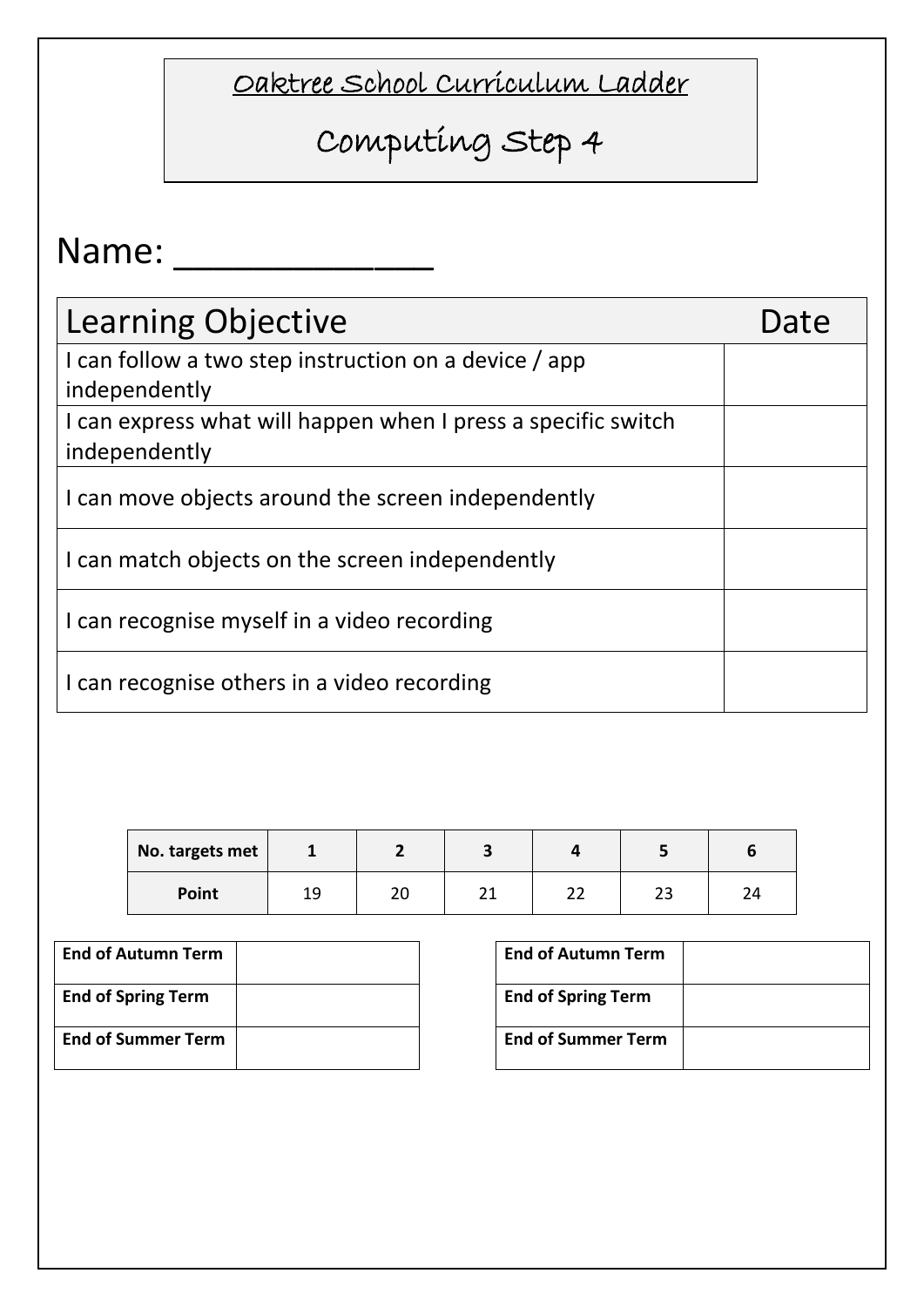# Computing Step 5

| Learning Objective                           | Date |
|----------------------------------------------|------|
| I can activate a device with support         |      |
| I can activate a device independently        |      |
| I can log on and off with support            |      |
| I can show awareness of plug danger          |      |
| I can recognise myself in an audio recording |      |
| I can recognise others in an audio recording |      |

| No. targets met |     |    |          |          |    |    |
|-----------------|-----|----|----------|----------|----|----|
| Point           | ر ے | 26 | <u>.</u> | າດ<br>20 | 29 | 3U |

| <b>End of Autumn Term</b> | <b>End of Autumn Term</b> |
|---------------------------|---------------------------|
| <b>End of Spring Term</b> | <b>End of Spring Term</b> |
| <b>End of Summer Term</b> | <b>End of Summer Term</b> |

| <b>End of Autumn Term</b> |  |
|---------------------------|--|
| <b>End of Spring Term</b> |  |
| <b>End of Summer Term</b> |  |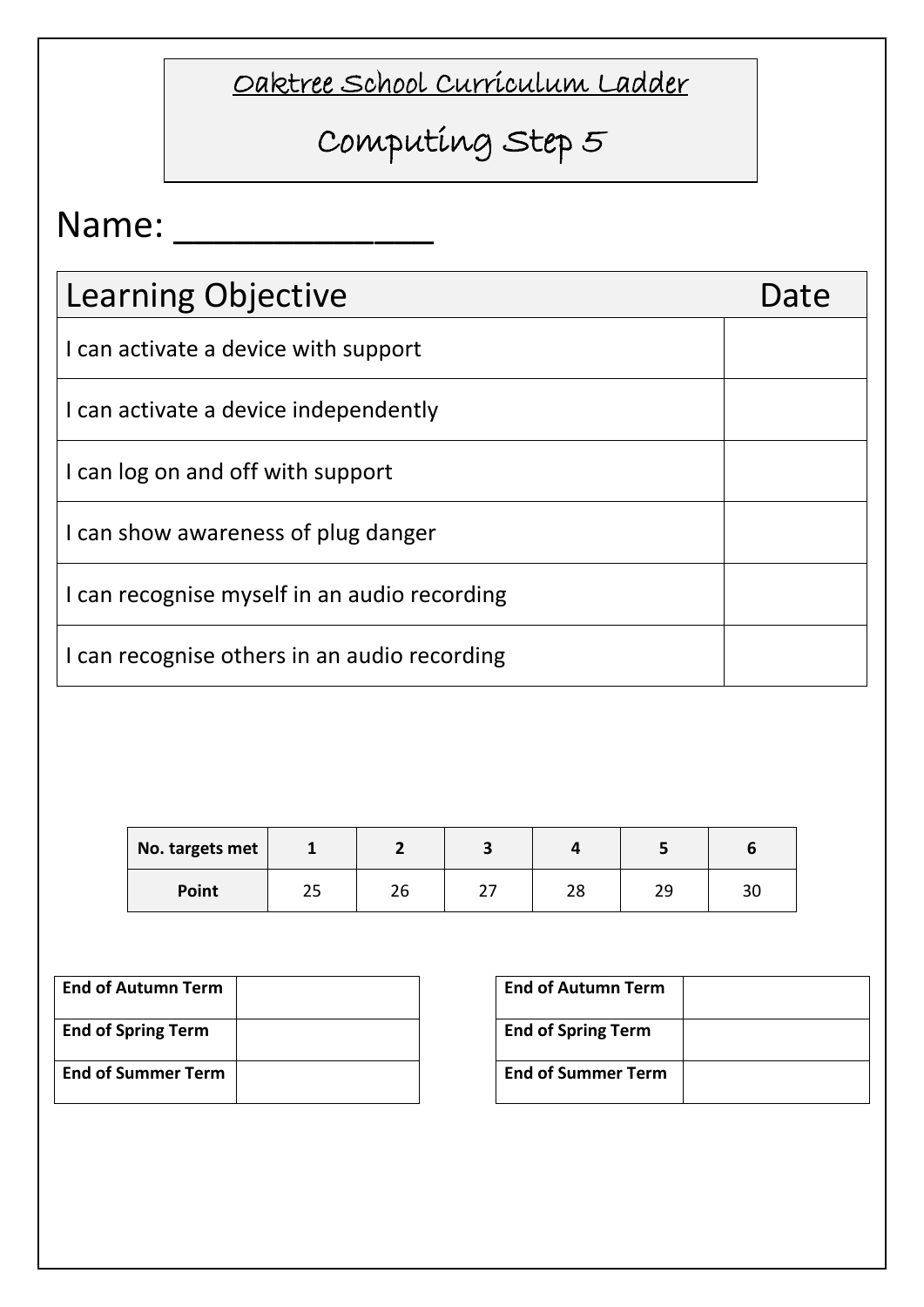## Computing Step 6

| Learning Objective                                                     | Date |
|------------------------------------------------------------------------|------|
| I can name at least 3 SMART rules with support                         |      |
| I can identify commonly used programme / app icons with<br>support     |      |
| I can respond to on screen prompts with support                        |      |
| I can identify when equipment needs to be plugged in to<br>function    |      |
| I can identify 3 commonly used computing devices                       |      |
| I can log on and off independently                                     |      |
| I can open a new Word / Clicker 7 document                             |      |
| I can save a new Word / Clicker 7 document                             |      |
| I can locate specific keys on the home key row of a qwerty<br>keyboard |      |

| No. targets met | $\mathbf{1}$ | -  |          |    |    |              |     |    |          |
|-----------------|--------------|----|----------|----|----|--------------|-----|----|----------|
| Point           | ᇰᆂ           | 32 | າາ<br>33 | 34 | 35 | $\sim$<br>30 | ، ب | 38 | <u>.</u> |

| <b>End of Autumn Term</b> | <b>End of Autumn Term</b> |
|---------------------------|---------------------------|
| <b>End of Spring Term</b> | <b>End of Spring Term</b> |
| <b>End of Summer Term</b> | <b>End of Summer Term</b> |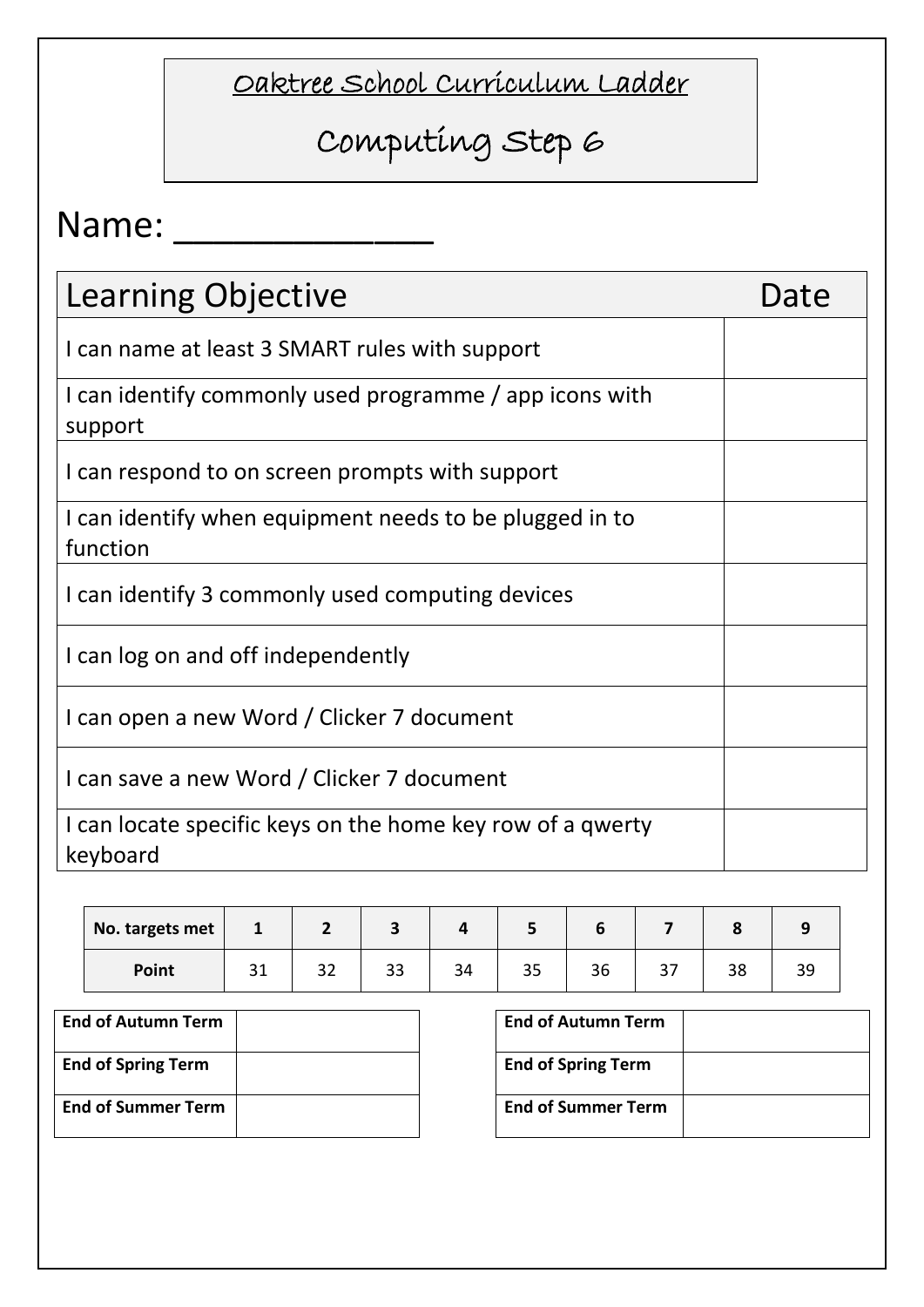# Computing Step 7

| <b>Learning Objective</b>                                                                                                | Date |
|--------------------------------------------------------------------------------------------------------------------------|------|
| I can name all of the SMART rules with support                                                                           |      |
| I can identify commonly used programme / app icons<br>independently                                                      |      |
| I can respond to on screen prompts independently                                                                         |      |
| I can locate the camera function on one device                                                                           |      |
| I can use a variety of switches to engage in activities e.g.<br>spacebar to start / pause video, game console controller |      |
| I can locate most letter keys of a qwerty keyboard                                                                       |      |
| I can insert text onto a Word / Clicker 7 document with support                                                          |      |
| I can insert an image onto a Word / Clicker 7 document with<br>support                                                   |      |
| I can drag and drop with support                                                                                         |      |

| No. targets met | Ŧ  |    |    |    |    |    |    |    |    |
|-----------------|----|----|----|----|----|----|----|----|----|
| Point           | 40 | 41 | 42 | 43 | 44 | 45 | 46 | 4, | 46 |

| <b>End of Autumn Term</b> | <b>End of Autumn Term</b> |
|---------------------------|---------------------------|
| <b>End of Spring Term</b> | <b>End of Spring Term</b> |
| <b>End of Summer Term</b> | <b>End of Summer Term</b> |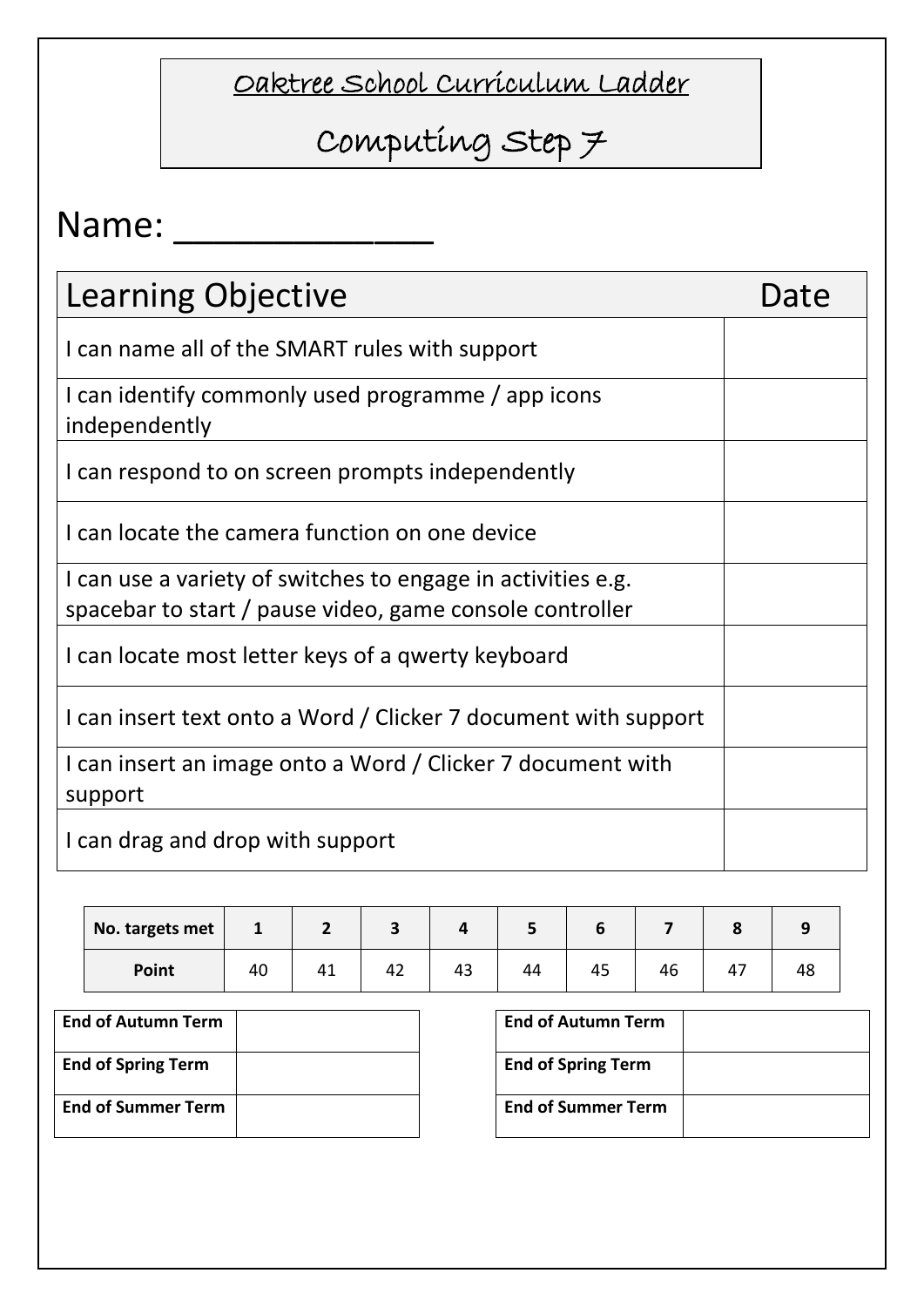# Computing Step 8

| <b>Learning Objective</b>                                                                                                                | Date |
|------------------------------------------------------------------------------------------------------------------------------------------|------|
| I can name the SMART rules                                                                                                               |      |
| I can carry out a simple search using an internet search engine,<br>eg, Google, with support                                             |      |
| I can enter a familiar web address with support, ie, bbc, cbbc,<br>etc                                                                   |      |
| I can identify 5 computing devices                                                                                                       |      |
| I can control a device using a remote controller, eg, changing<br>volume levels, swapping channels, stopping or starting, moving,<br>etc |      |
| I can locate all letter keys of a qwerty keyboard                                                                                        |      |
| I can insert text onto a Word / Clicker 7 document<br>independently                                                                      |      |
| I can insert an image onto a Word / Clicker 7 document<br>independently                                                                  |      |
| I can drag and drop independently                                                                                                        |      |

| No. targets met | ı  |          |            |    |     |    |   |
|-----------------|----|----------|------------|----|-----|----|---|
| Point           | 49 | ςr<br>JU | - -<br>ے ب | 53 | ں ر | סכ | ັ |

| <b>End of Autumn Term</b> | <b>End of Autumn Term</b> |
|---------------------------|---------------------------|
| <b>End of Spring Term</b> | <b>End of Spring Term</b> |
| <b>End of Summer Term</b> | <b>End of Summer Term</b> |

| <b>End of Autumn Term</b> |  |
|---------------------------|--|
| <b>End of Spring Term</b> |  |
| <b>End of Summer Term</b> |  |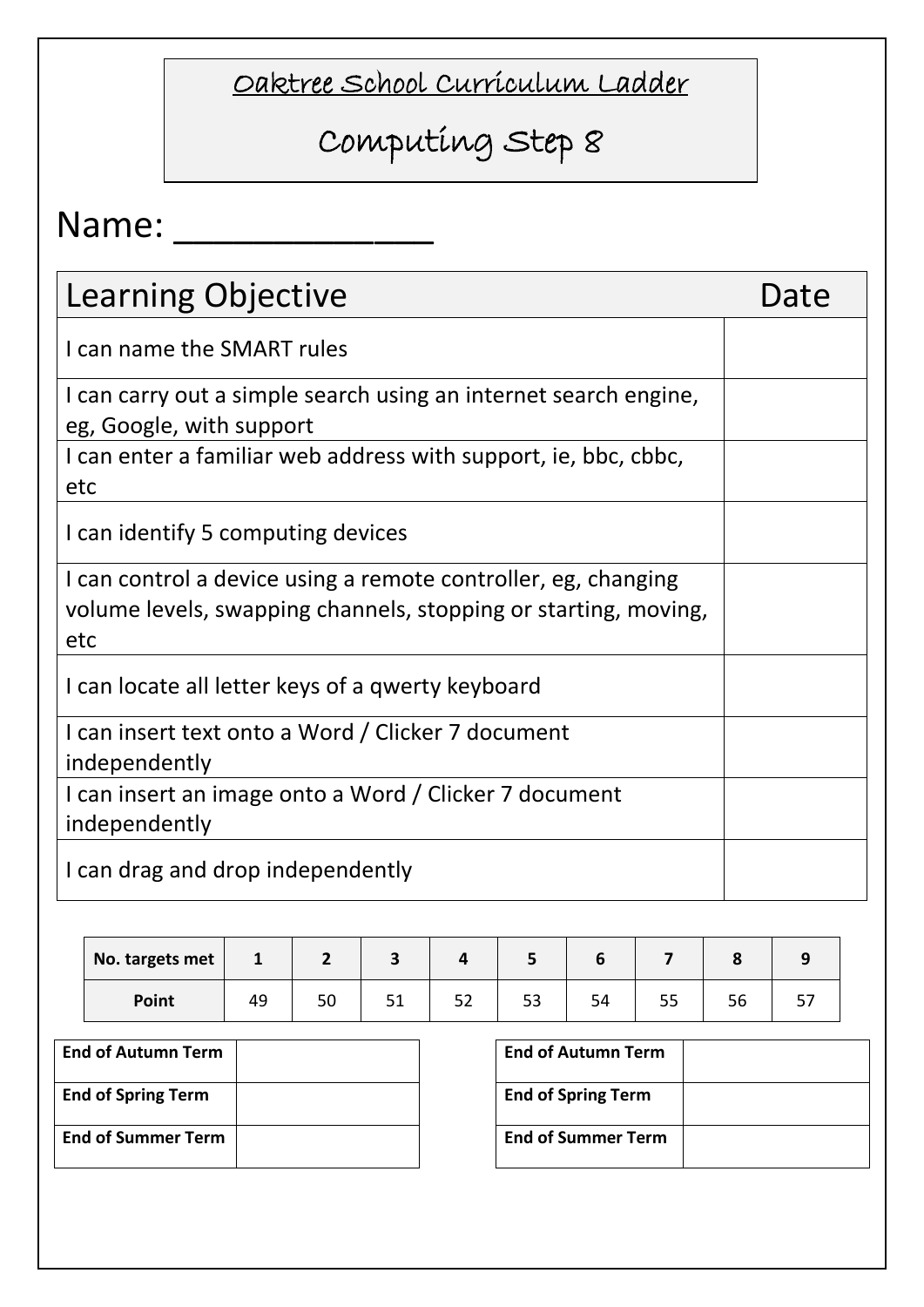# Computing Step 9

| Learning Objective                                                                            | Date |
|-----------------------------------------------------------------------------------------------|------|
| I can tell a trusted adult if I am concerned about something I see<br>on the internet         |      |
| I can carry out a simple search using an internet search engine,<br>eg, Google, independently |      |
| I can enter a familiar web address independently, ie, bbc, cbbc,<br>etc                       |      |
| I can use an app to experiment with a musical instrument                                      |      |
| I can open a new presentation in PowerPoint                                                   |      |
| I can add a slide to a presentation in PowerPoint                                             |      |
| I can change the font of my text                                                              |      |
| I can change the colour of my text                                                            |      |
| I can change the size of my text                                                              |      |

| No. targets met | 1  |    |    |    |    |    |    |    |    |
|-----------------|----|----|----|----|----|----|----|----|----|
| Point           | 58 | 59 | 60 | 61 | 62 | ხკ | 64 | כס | bb |

| <b>End of Autumn Term</b> | <b>End of Autumn Term</b> |
|---------------------------|---------------------------|
| <b>End of Spring Term</b> | <b>End of Spring Term</b> |
| <b>End of Summer Term</b> | <b>End of Summer Term</b> |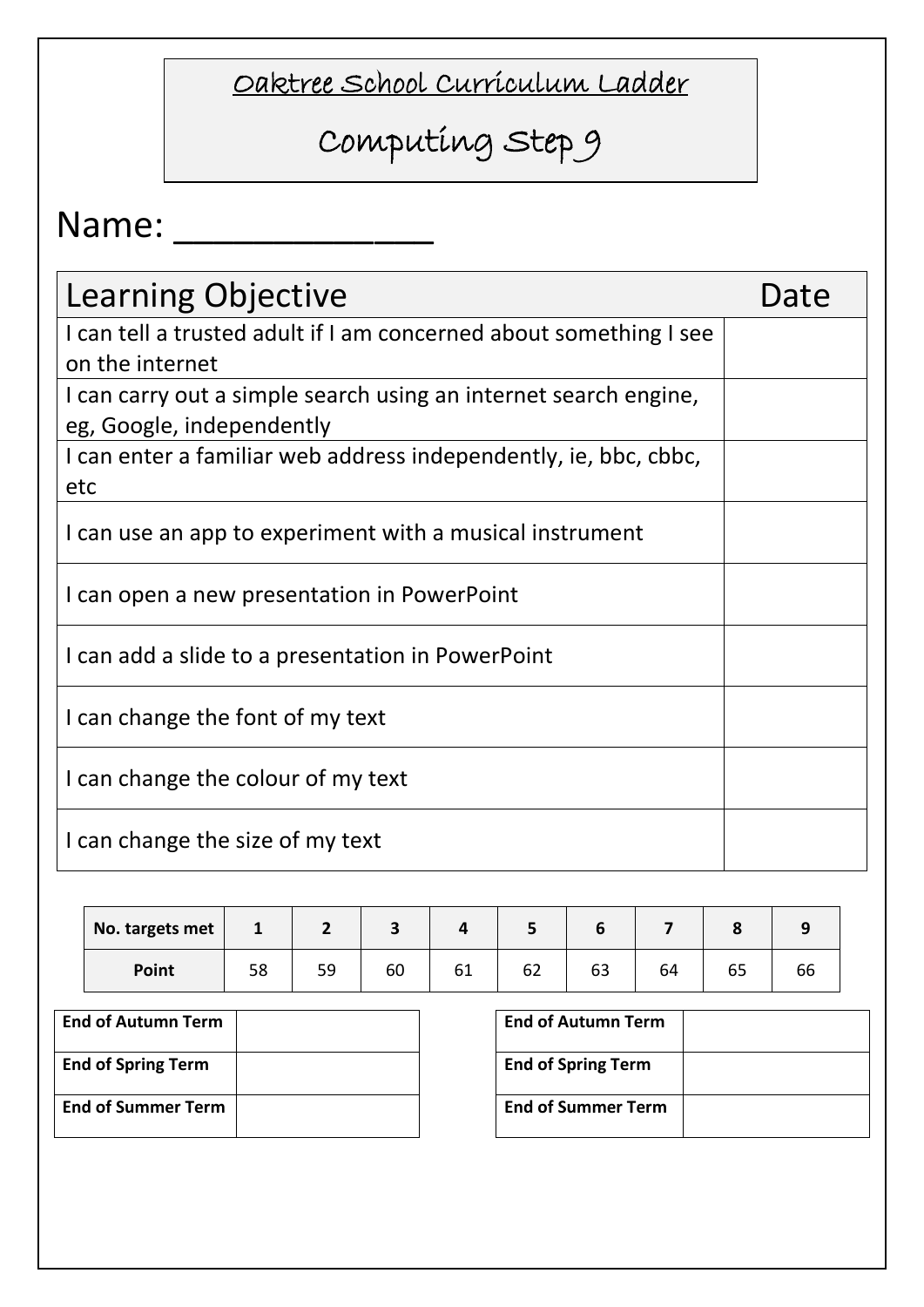# Computing Step 10

| <b>Learning Objective</b>                                                          | Date |
|------------------------------------------------------------------------------------|------|
| I can say why meeting someone you only know online is<br>dangerous                 |      |
| I can identify a device that can attract attention, eg, fire alarm,<br>timer, etc. |      |
| I can use different camera functions within one device with<br>support             |      |
| I can identify a barcode                                                           |      |
| I can scan a barcode                                                               |      |
| I can add a sound effect to a slide on my presentation with<br>support             |      |
| I can add an animation to a slide on my presentation with<br>support               |      |
| I can predict what will happen when I press on a familiar<br>app/software          |      |
| I can insert an image into a document with support                                 |      |

| No. targets met | $\mathbf{r}$ |    |    |   |  |   |  |
|-----------------|--------------|----|----|---|--|---|--|
| Point           | 67           | 68 | 69 | ັ |  | ັ |  |

| <b>End of Autumn Term</b> | <b>End of Autumn Term</b> |
|---------------------------|---------------------------|
| <b>End of Spring Term</b> | <b>End of Spring Term</b> |
| <b>End of Summer Term</b> | <b>End of Summer Term</b> |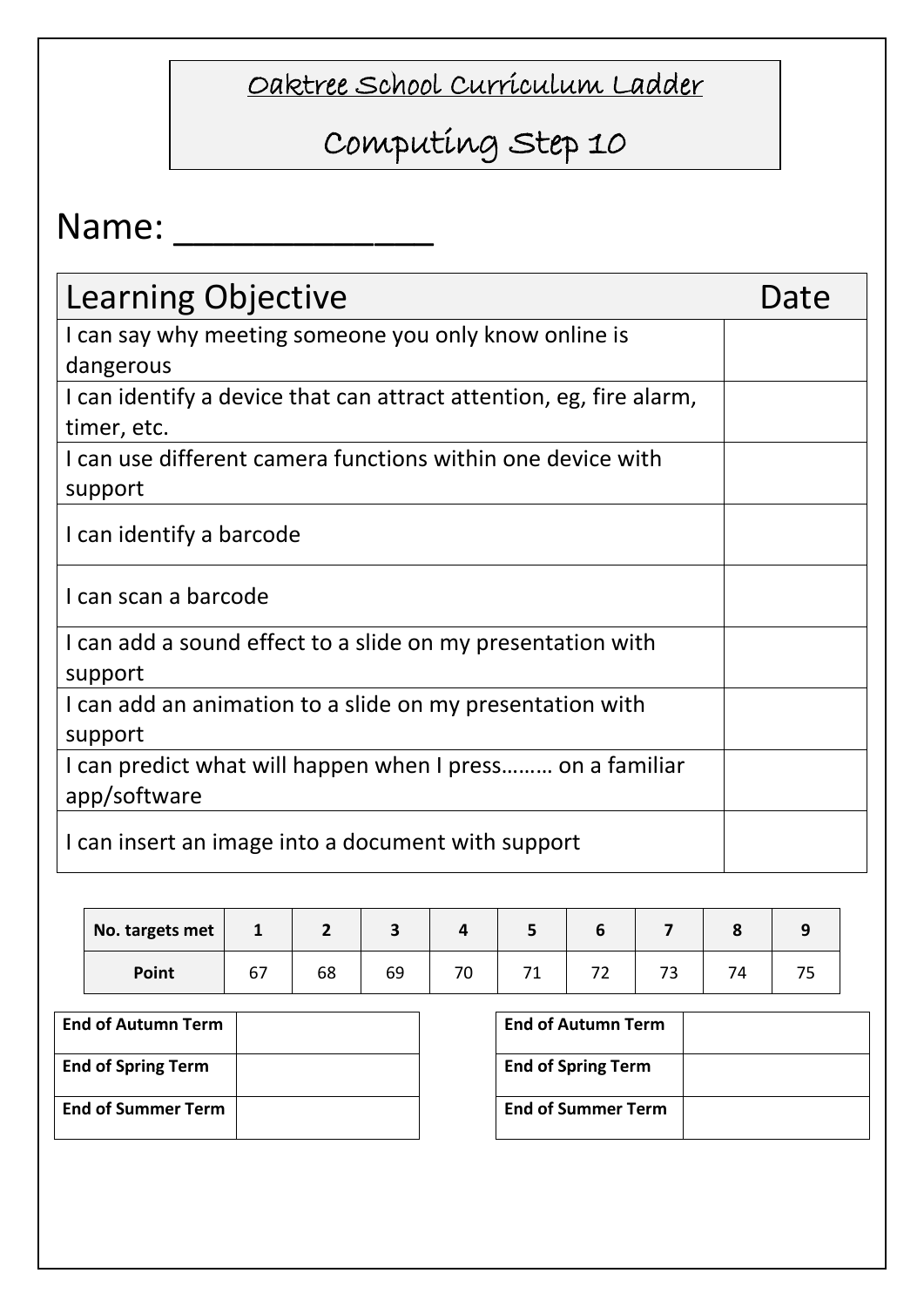# Computing Step 11

| Learning Objective                                                                              | Date |
|-------------------------------------------------------------------------------------------------|------|
| I can identify what information should be kept personal when<br>using the internet              |      |
| I can respond to visual prompts on the screen                                                   |      |
| I can explore different camera functions within one device<br>independently                     |      |
| I can add a sound effect to a slide on my presentation<br>independently                         |      |
| I can add an animation to a slide on my presentation<br>independently                           |      |
| I can say what a cursor is used for                                                             |      |
| I can navigate a screen using a cursor with support                                             |      |
| I can insert an image into a document independently                                             |      |
| I can manipulate an image with support, ie, change the size,<br>change the layout, rotate, etc. |      |

| No. targets met | $\mathbf{I}$ |    |    |    |     |         |    |  |
|-----------------|--------------|----|----|----|-----|---------|----|--|
| Point           | 76           | 78 | 79 | 80 | ر ہ | o٠<br>ᅆ | ບບ |  |

| <b>End of Autumn Term</b> | <b>End of Autumn Term</b> |
|---------------------------|---------------------------|
| <b>End of Spring Term</b> | <b>End of Spring Term</b> |
| <b>End of Summer Term</b> | <b>End of Summer Term</b> |

| <b>End of Autumn Term</b> |  |
|---------------------------|--|
| <b>End of Spring Term</b> |  |
| <b>End of Summer Term</b> |  |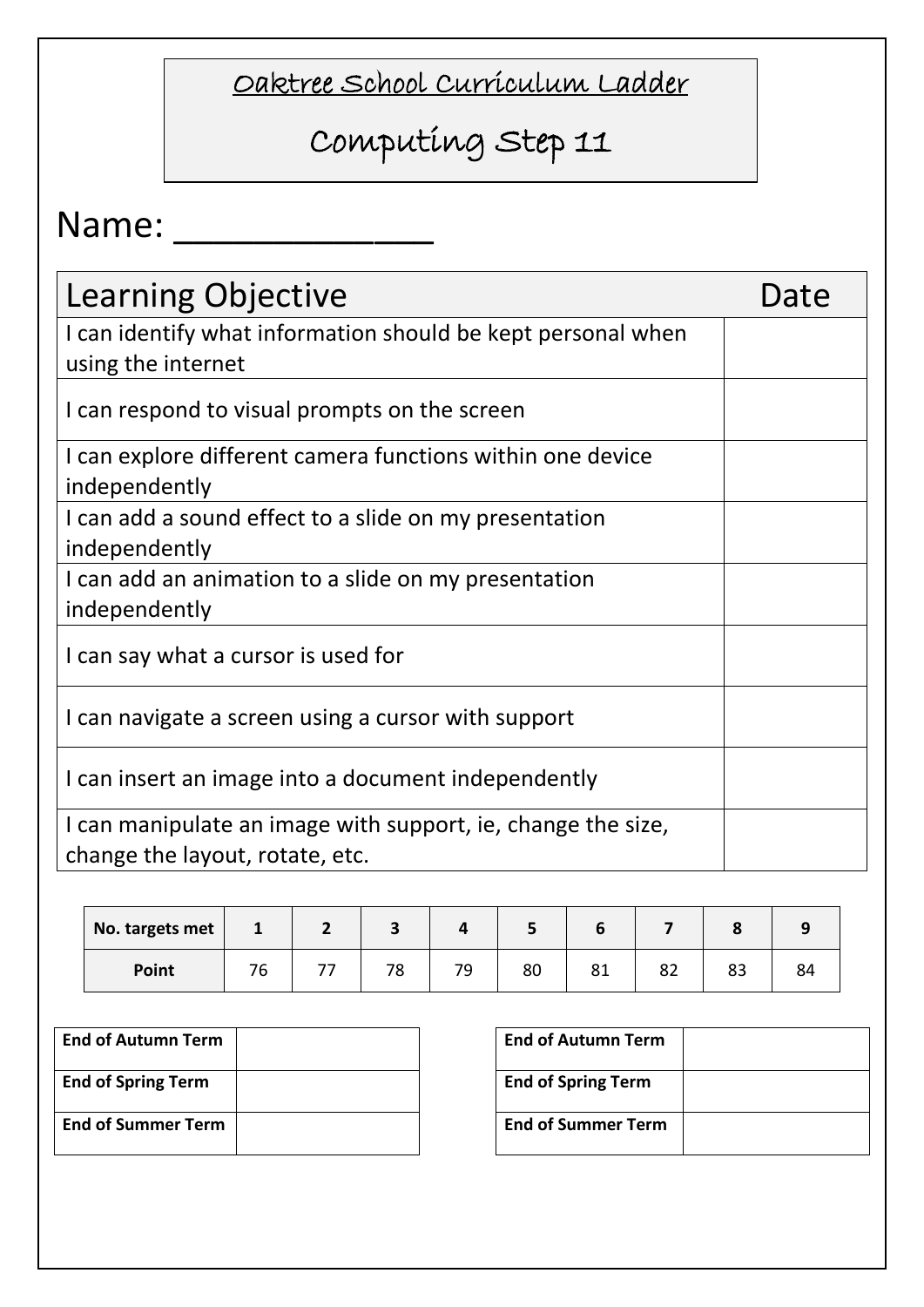# Computing Step 12

| <b>Learning Objective</b>                                                                        | Date |
|--------------------------------------------------------------------------------------------------|------|
| I can show awareness of the fact that some information on the<br>internet is not true            |      |
| I can identify reliable sources of information on the internet                                   |      |
| I can say what an email is                                                                       |      |
| I can locate an photo that I have taken on a device                                              |      |
| I can apply a transition to a single slide with support                                          |      |
| I can navigate a screen using a cursor independently                                             |      |
| I can insert a table into a document with support                                                |      |
| I can add/delete a row or column to my table with support                                        |      |
| I can manipulate an image independently, ie, change the size,<br>change the layout, rotate, etc. |      |

| No. targets met | $\mathbf{I}$ | ∠  |         |    |    |    |                |           |  |
|-----------------|--------------|----|---------|----|----|----|----------------|-----------|--|
| Point           | 85           | 86 | $\circ$ | 88 | 89 | 90 | Q <sub>1</sub> | ۹ĵ<br>ے ر |  |

| <b>End of Autumn Term</b> | <b>End of Autumn Term</b> |
|---------------------------|---------------------------|
| <b>End of Spring Term</b> | <b>End of Spring Term</b> |
| <b>End of Summer Term</b> | <b>End of Summer Term</b> |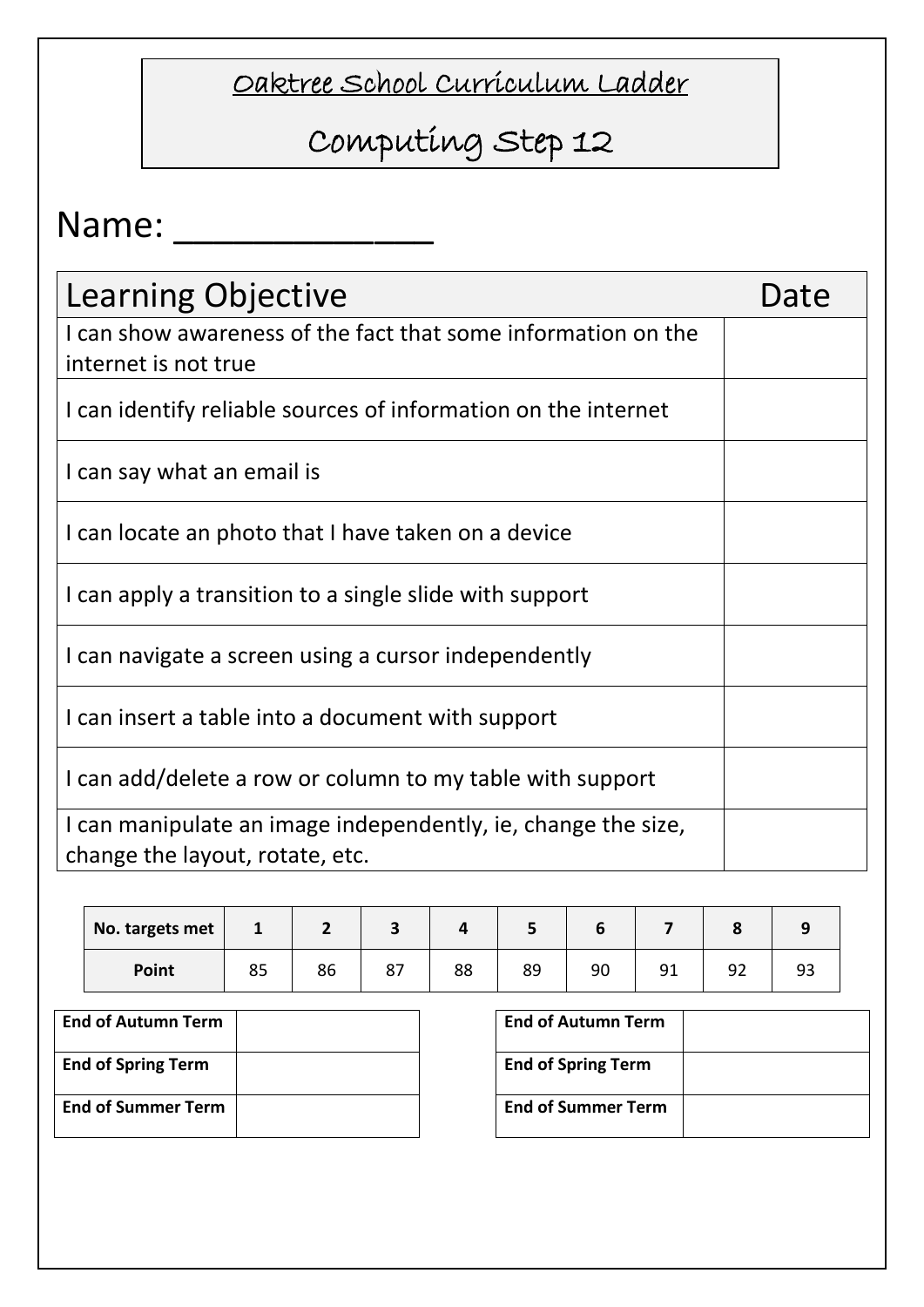# Computing Step 13

| <b>Learning Objective</b>                                       | Date |
|-----------------------------------------------------------------|------|
| I can identify files, pictures or texts that are safe to accept |      |
| I can replay a recording that I have made on a device           |      |
| I can record a sound using a device                             |      |
| I can scroll a document using the sidebar                       |      |
| I can apply a transition to a single slide independently        |      |
| I can apply a transition to a whole presentation with support   |      |
| I can say what a 'hyperlink' is used for                        |      |
| I can insert a table into a document independently              |      |
| I can add/delete a row or column to my table independently      |      |

| No. targets met |    |    |    |    | ٠  |    |     |     |     |
|-----------------|----|----|----|----|----|----|-----|-----|-----|
| Point           | 94 | 95 | 96 | 97 | 98 | 99 | 100 | 101 | TOT |

| <b>End of Autumn Term</b> |  | <b>End of Autumn Term</b> |
|---------------------------|--|---------------------------|
| <b>End of Spring Term</b> |  | <b>End of Spring Term</b> |
| <b>End of Summer Term</b> |  | <b>End of Summer Term</b> |

| <b>End of Autumn Term</b> |  |
|---------------------------|--|
| <b>End of Spring Term</b> |  |
| <b>End of Summer Term</b> |  |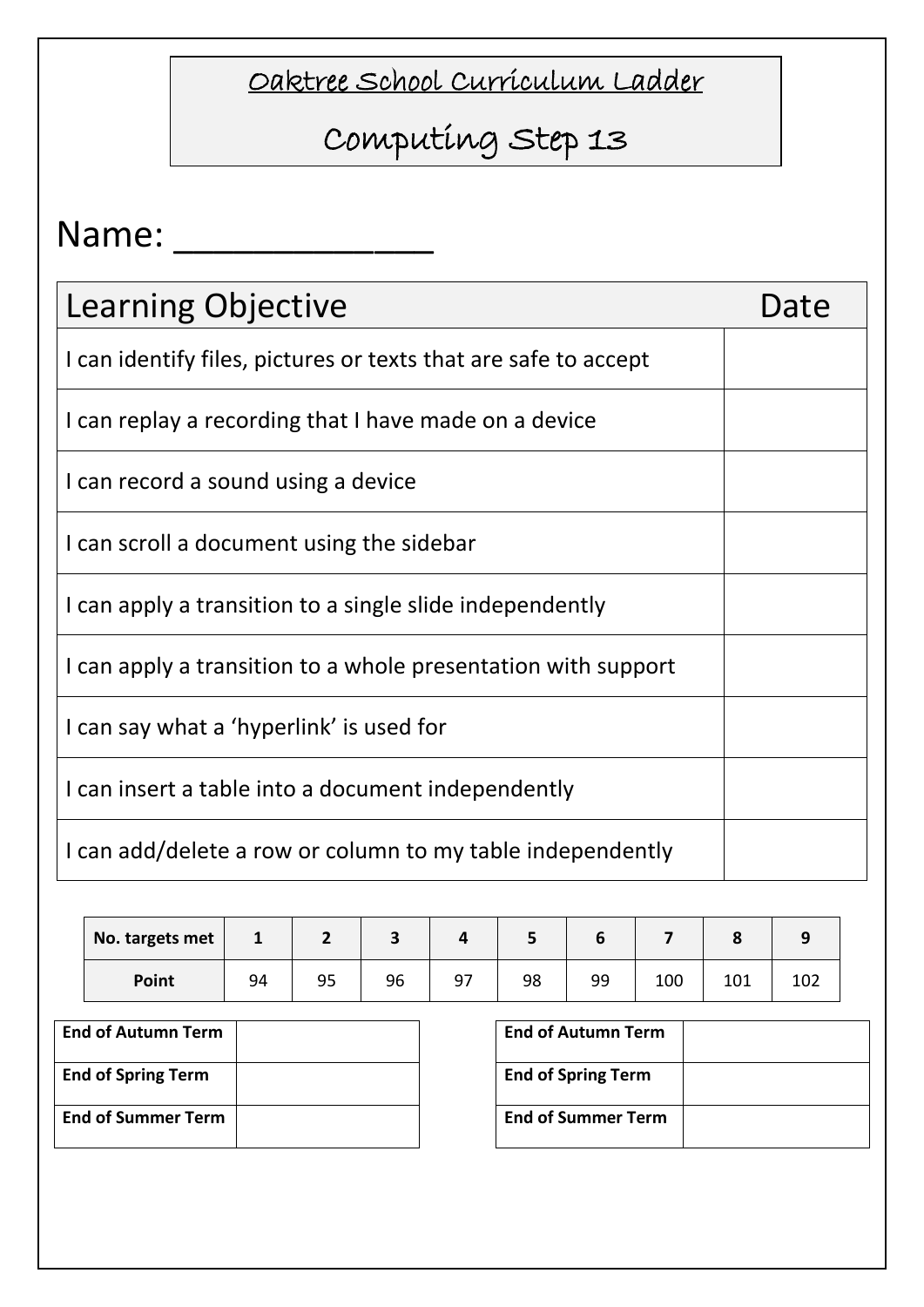# Computing Step 14

| <b>Learning Objective</b>                                        | Date |
|------------------------------------------------------------------|------|
| I can say why my privacy setting should be set to 'friends only' |      |
| I can set my privacy settings                                    |      |
| I can create an email account with support                       |      |
| I can locate an external drive to access files                   |      |
| I can open a specific file from an external drive                |      |
| I can scroll a document using the mouse wheel                    |      |
| I can apply a transition to a whole presentation independently   |      |
| I can identify a hyperlink and its function                      |      |
| I can format a cell using different colours and lines            |      |

| No. targets met |     |     |     |     | ت   |     |     |     |     |
|-----------------|-----|-----|-----|-----|-----|-----|-----|-----|-----|
| Point           | 103 | 104 | 105 | 106 | 107 | 108 | 109 | 110 | 444 |

| <b>End of Autumn Term</b> | <b>End of Autumn Term</b> |
|---------------------------|---------------------------|
| <b>End of Spring Term</b> | <b>End of Spring Term</b> |
| <b>End of Summer Term</b> | <b>End of Summer Term</b> |

| <b>End of Autumn Term</b> |  |
|---------------------------|--|
| <b>End of Spring Term</b> |  |
| <b>End of Summer Term</b> |  |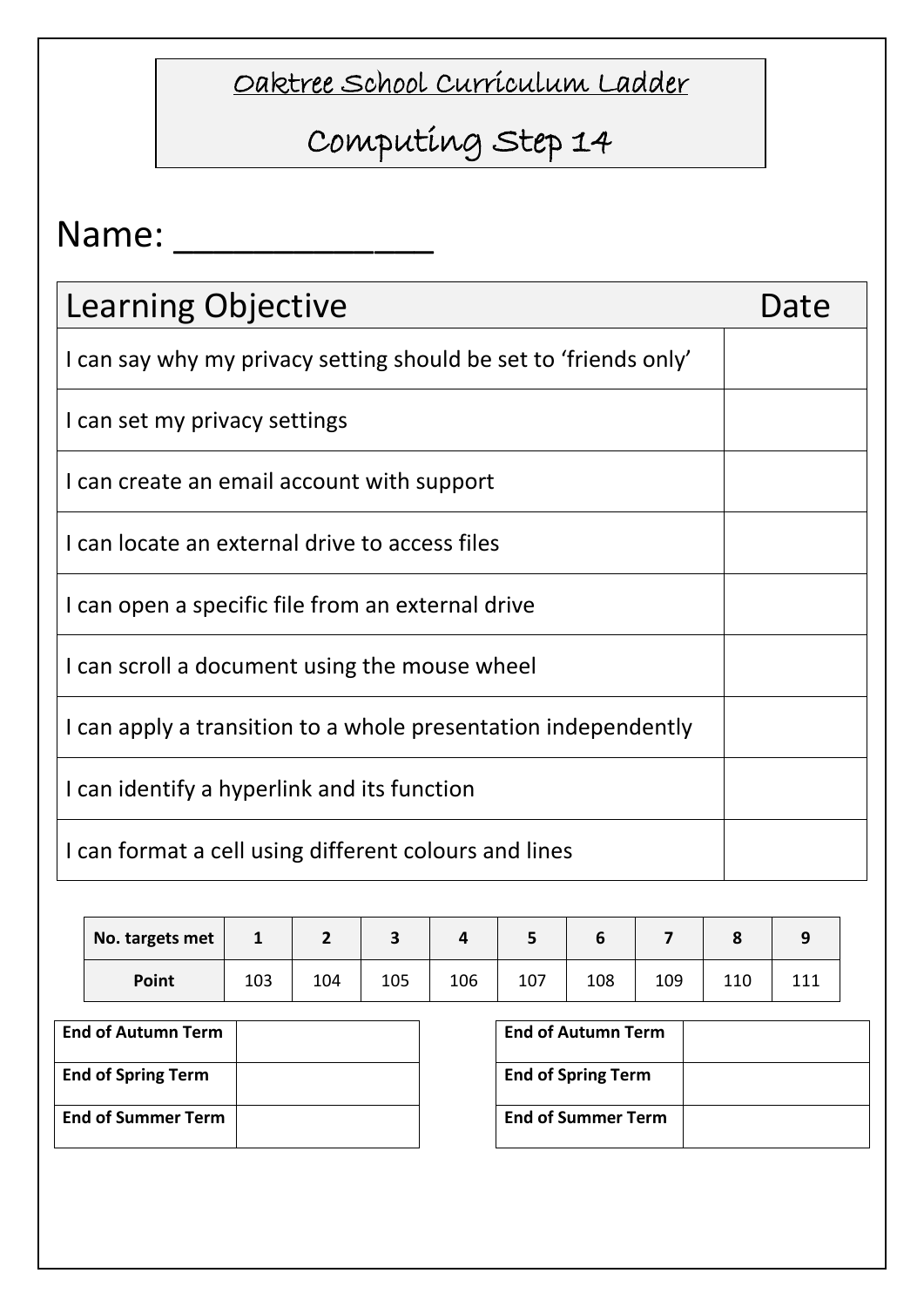## Computing Step 15

| <b>Learning Objective</b>                                                         | Date |
|-----------------------------------------------------------------------------------|------|
| I can identify an act of cyber-bullying                                           |      |
| I can say how cyber-bullying is as harmful as physical bullying                   |      |
| I can open and read an email addressed to me with support                         |      |
| I can respond to an email with support                                            |      |
| I can answer the telephone using an appropriate response with<br>support          |      |
| I can insert a hyperlink with support                                             |      |
| I can save a document with a name that I will be able to relocate<br>with support |      |
| I can use page layout tools effectively, ie, bullets, line spacing,               |      |
| bold, alignments, etc with support                                                |      |
| I can copy and paste between two or more applications with                        |      |
| support                                                                           |      |

| No. targets met | <b>T</b> |    |     |     |     | ь   |     |     |    |
|-----------------|----------|----|-----|-----|-----|-----|-----|-----|----|
| Point           | 112      | ᆂᆂ | 114 | 115 | 116 | 117 | 118 | 119 | ᅶᄼ |

| <b>End of Autumn Term</b> |  | <b>End of Autumn Term</b> |
|---------------------------|--|---------------------------|
| <b>End of Spring Term</b> |  | <b>End of Spring Term</b> |
| <b>End of Summer Term</b> |  | <b>End of Summer Term</b> |

| <b>End of Autumn Term</b> |  |
|---------------------------|--|
| <b>End of Spring Term</b> |  |
| <b>End of Summer Term</b> |  |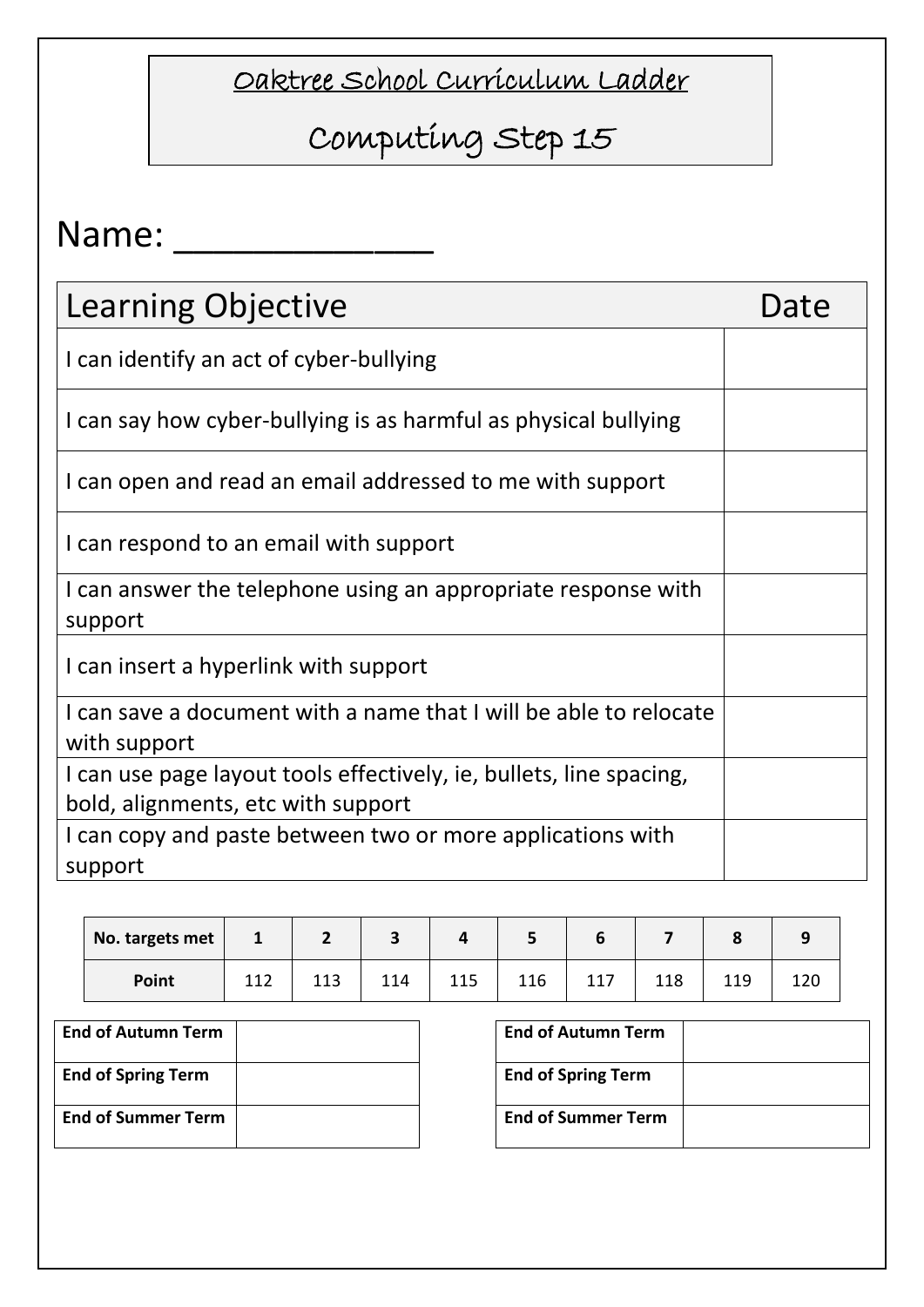### Computing Step 16

| <b>Learning Objective</b>                                                                                  | Date |
|------------------------------------------------------------------------------------------------------------|------|
| I can discuss the effects of cyber-bullying                                                                |      |
| I can select relevant text and images from the internet and<br>insert it into another document             |      |
| I can open and read an email addressed to me independently                                                 |      |
| I can respond to an email independently                                                                    |      |
| I can answer the telephone using an appropriate response<br>independently                                  |      |
| I can open and read a text message addressed to me                                                         |      |
| I can insert a hyperlink independently                                                                     |      |
| I can save a document with a name that I will be able to relocate<br>independently                         |      |
| I can use page layout tools effectively, ie, bullets, line spacing,<br>bold, alignments, etc independently |      |

| No. targets met | Ŧ   | - |          |     |     | n   |     |    |
|-----------------|-----|---|----------|-----|-----|-----|-----|----|
| Point           | ᆂᄼᆂ |   | າາ<br>ᅩᄼ | 124 | 125 | 126 | 128 | ᅩᄼ |

| <b>End of Autumn Term</b> |  | <b>End of Autumn Term</b> |
|---------------------------|--|---------------------------|
| <b>End of Spring Term</b> |  | <b>End of Spring Term</b> |
| <b>End of Summer Term</b> |  | <b>End of Summer Term</b> |

| <b>End of Autumn Term</b> |  |
|---------------------------|--|
| <b>End of Spring Term</b> |  |
| <b>End of Summer Term</b> |  |